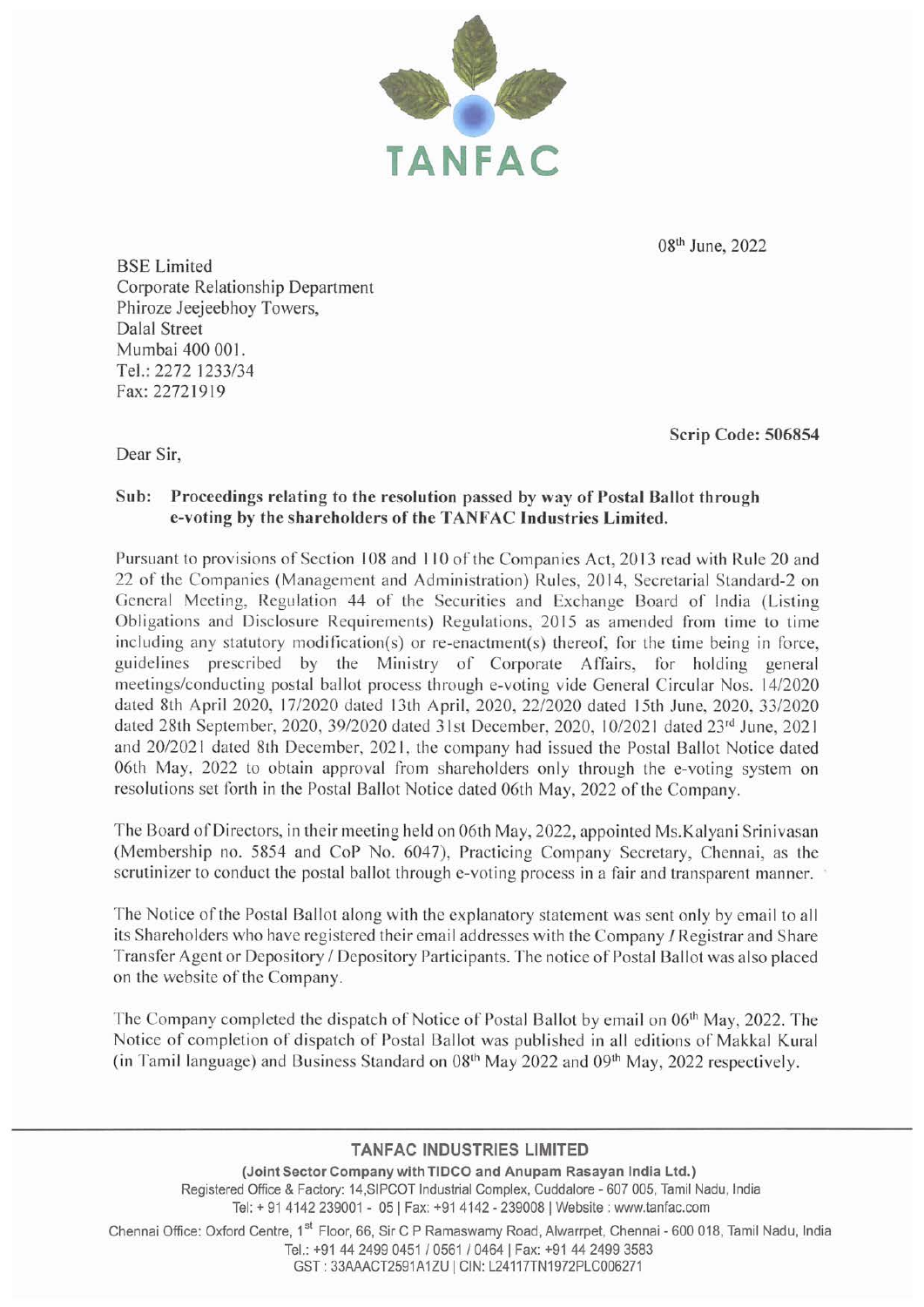

It was informed to the shareholders that the Company has offered e-voting fac ility through Central Depository Services (India) Limited to cast their votes electronically and the e-voting window was open from 9.00 AM on 09<sup>th</sup> May, 2022 (Monday) till 5.00 PM on 07<sup>th</sup> June, 2022 (Tuesday).

The scrutinizer after carrying out the scrutiny of votes casted electronically submitted her report on 08<sup>th</sup> June, 2022.

| SI.<br>No. | Particulars<br><b>Resolution</b>                                                                                                  | of Type<br>of<br>Resolution | <b>Votes</b><br>in<br>Favour<br>(1n)<br>Numbers) | <b>Votes</b><br>in<br>Favour (In<br>Percentage) | Votes casted<br>against (In<br>Numbers) | <b>Votes</b><br>casted<br>Against (In<br>Percentage) |
|------------|-----------------------------------------------------------------------------------------------------------------------------------|-----------------------------|--------------------------------------------------|-------------------------------------------------|-----------------------------------------|------------------------------------------------------|
| $\pm$      | Approving<br>the<br>appointment of<br>Afzal<br>Mr.<br>Harunbhai<br>Malkani (DIN:<br>07194226) as a<br>Director of the<br>Company. | Special<br>Resolution       | 50,90,994                                        | 99.98%                                          | 849                                     | 0.02%                                                |

The Consolidated Results are extracted herein:

On the basis of the Scrutinizer's Report, the Company Secretary being the person authorised to declare the results of the Postal Ballot, declared the following resolutions, as set out in the Postal Ballot Notice dated 06<sup>th</sup> May, 2022 was declared to have been passed by the members with requisite majority by means of Postal Ballot on 07<sup>th</sup> June, 2022.

#### Resolution No.: 1 - Special Resolution

## Item No.: 1. Approving the appointment of Mr. Afzal Harunbhai Malkani (DIN: 07194226) as a Director of the Company.

To consider and, if thought fit, to pass the following resolution as Special Resolution :

RESOLVED THAT subject to the provisions of Sections 152, 160, 161 and other applicable provisions of the Companies Act, 2013 and the Companies (Appointment and Qualification of Directors) Rules, 2014 (including any statutory modification(s) or re-enactment(s) thereof, for the time being in force) and Regulation 17 of SEBI (Listing Obligations and Disclosure Requirements) Regulations, 2015, (as amended from time to time) and as recommended by the Nomination and Remuneration Committee and the Board of Directors of the Company, consent of the Company be and is hereby accorded for the appointment of Mr. Afzal Harunbhai Malkani (DIN : 07194226) as Non-Executive and Non-Independent Director of the Company, liable to retire by rotation, effective 11th March 2022.

## **TANFAC INDUSTRIES LIMITED**

(Joint Sector Company with TIDCO and Anupam Rasayan India Ltd.) Registered Office & Factory: 14,SIPCOT Industrial Complex, Cuddalore - 607 005, Tamil Nadu, India Tel: + 91 4142 239001 - 05 | Fax: +91 4142 - 239008 | Website: www.tanfac.com

Chennai Office: Oxford Centre, 1<sup>st</sup> Floor, 66, Sir C P Ramaswamy Road, Alwarrpet, Chennai - 600 018, Tamil Nadu, India Tel.: +91 44 2499 0451 I 0561 I 0464 I Fax: +91 44 2499 3583 GST : 33AAACT2591A1ZU I CIN: L24117TN1972PLC006271